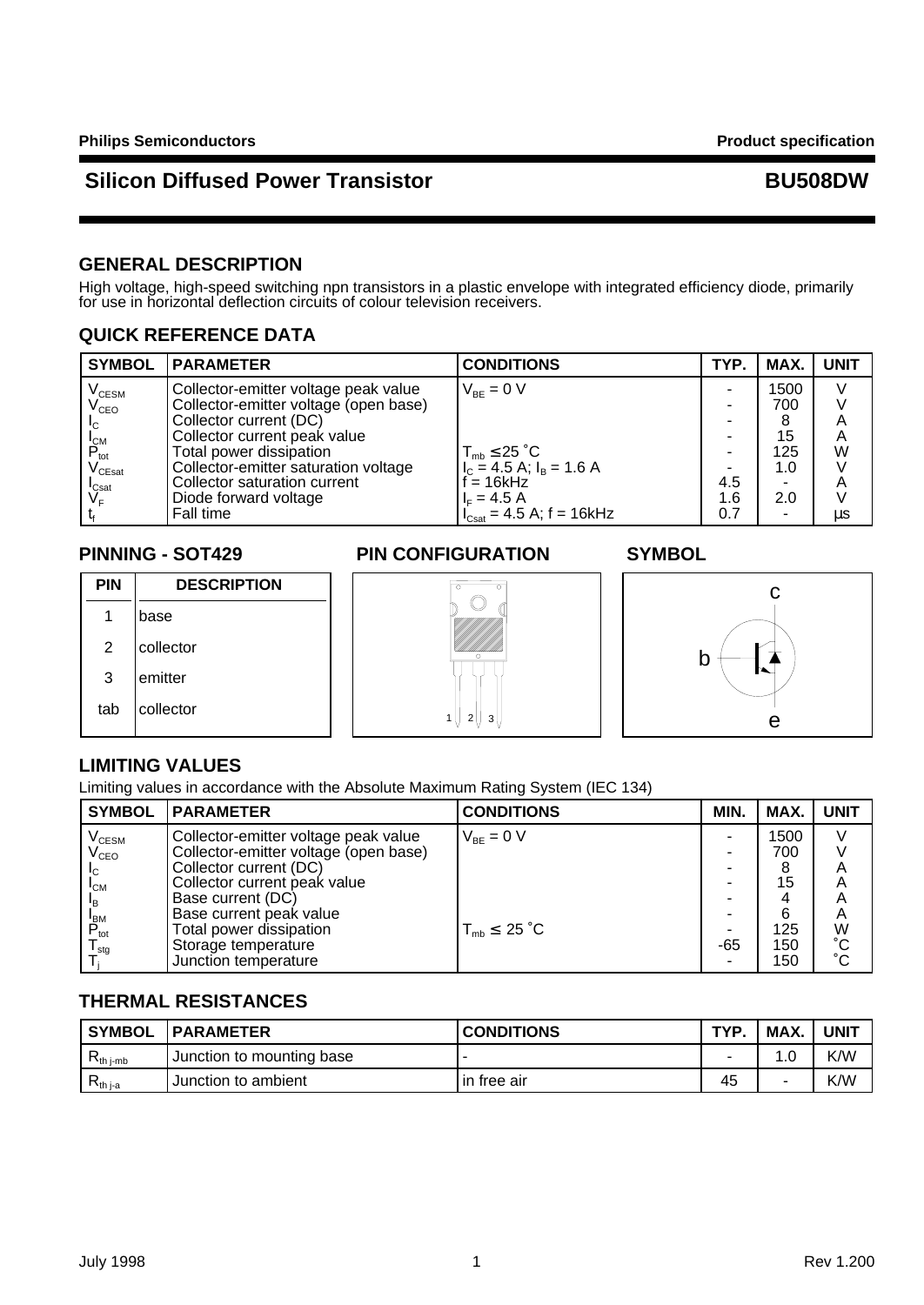# **STATIC CHARACTERISTICS**

 $T_{mb}$  = 25 °C unless otherwise specified

| <b>SYMBOL</b>                     | <b>PARAMETER</b>                       | <b>CONDITIONS</b>                                                                                                                                           | MIN. | TYP. | <b>MAX</b> | <b>UNIT</b> |
|-----------------------------------|----------------------------------------|-------------------------------------------------------------------------------------------------------------------------------------------------------------|------|------|------------|-------------|
| $I_{CES}$                         | Collector cut-off current <sup>1</sup> | $\begin{array}{c} V_{\text{BE}}=0 \text{ V};\ V_{\text{CE}}=V_{\text{CESMmax}}\\ V_{\text{BE}}=0 \text{ V};\ V_{\text{CE}}=V_{\text{CESMmax}}; \end{array}$ |      |      | 1.0        | mA          |
| $I_{\text{CES}}$                  |                                        | $T_i = 125 °C$                                                                                                                                              |      |      | 2.0        | mA          |
| V <sub>CEOsust</sub>              | Collector-emitter sustaining voltage   | $I_B = 0$ A; $I_C = 100$ mA;<br>$\mathsf{L} = 25 \mathsf{m} \mathsf{H}$                                                                                     | 700  |      | -          | V           |
| $V_{CEsat}$                       | Collector-emitter saturation voltages  | $I_c = 4.5$ A; $I_B = 1.6$ A                                                                                                                                |      |      | 1.0        |             |
| $\rm V_{\rm BEsat}$               | Base-emitter saturation voltage        | $\begin{vmatrix} 1 & 1 \\ 1 & 2 \end{vmatrix}$ = 4.5 A; $1\frac{1}{B}$ = 2 A<br>$1\frac{1}{C}$ = 100 mA; $V_{CE}$ = 5 V                                     |      |      | 1.1        |             |
| h <sub>FE</sub><br>V <sub>F</sub> | DC current gain                        |                                                                                                                                                             | 6    | 13   | 30         |             |
|                                   | Diode forward voltage                  | $IE = 4.5 A$                                                                                                                                                |      | 1.6  | 2.0        | V           |

### **DYNAMIC CHARACTERISTICS**

 $T_{mb}$  = 25 °C unless otherwise specified

| <b>SYMBOL</b> | <b>PARAMETER</b>                                                                                   | <b>CONDITIONS</b>                                                                                                                                                                                                                 | TYP.       | MAX.   | <b>UNIT</b> |
|---------------|----------------------------------------------------------------------------------------------------|-----------------------------------------------------------------------------------------------------------------------------------------------------------------------------------------------------------------------------------|------------|--------|-------------|
|               | Transition frequency at $f = 5$ MHz                                                                | $I_c = 0.1 A; V_{CF} = 5 V$                                                                                                                                                                                                       |            | ۰      | <b>MHz</b>  |
| $C_{C}$       | Collector capacitance at $f = 1$ MHz                                                               | $V_{CB} = 10 V$                                                                                                                                                                                                                   | 125        | $\sim$ | pF          |
|               | Switching times (16 kHz line<br>deflection circuit)<br>Turn-off storage time<br>Turn-off fall time | $\begin{cases} I_{\text{Csat}} = 4.5 \text{ A}; L_{\text{c}} = 1 \text{ mH}; C_{\text{fb}} = 4 \text{ nF} \\ I_{\text{B(end)}} = 1.4 \text{ A}; L_{\text{B}} = 6 \text{ }\mu\text{H}; -V_{\text{BB}} = -4 \text{ V}; \end{cases}$ | 6.5<br>0.7 | ۰<br>٠ | μs<br>μs    |

**<sup>1</sup>** Measured with half sine-wave voltage (curve tracer).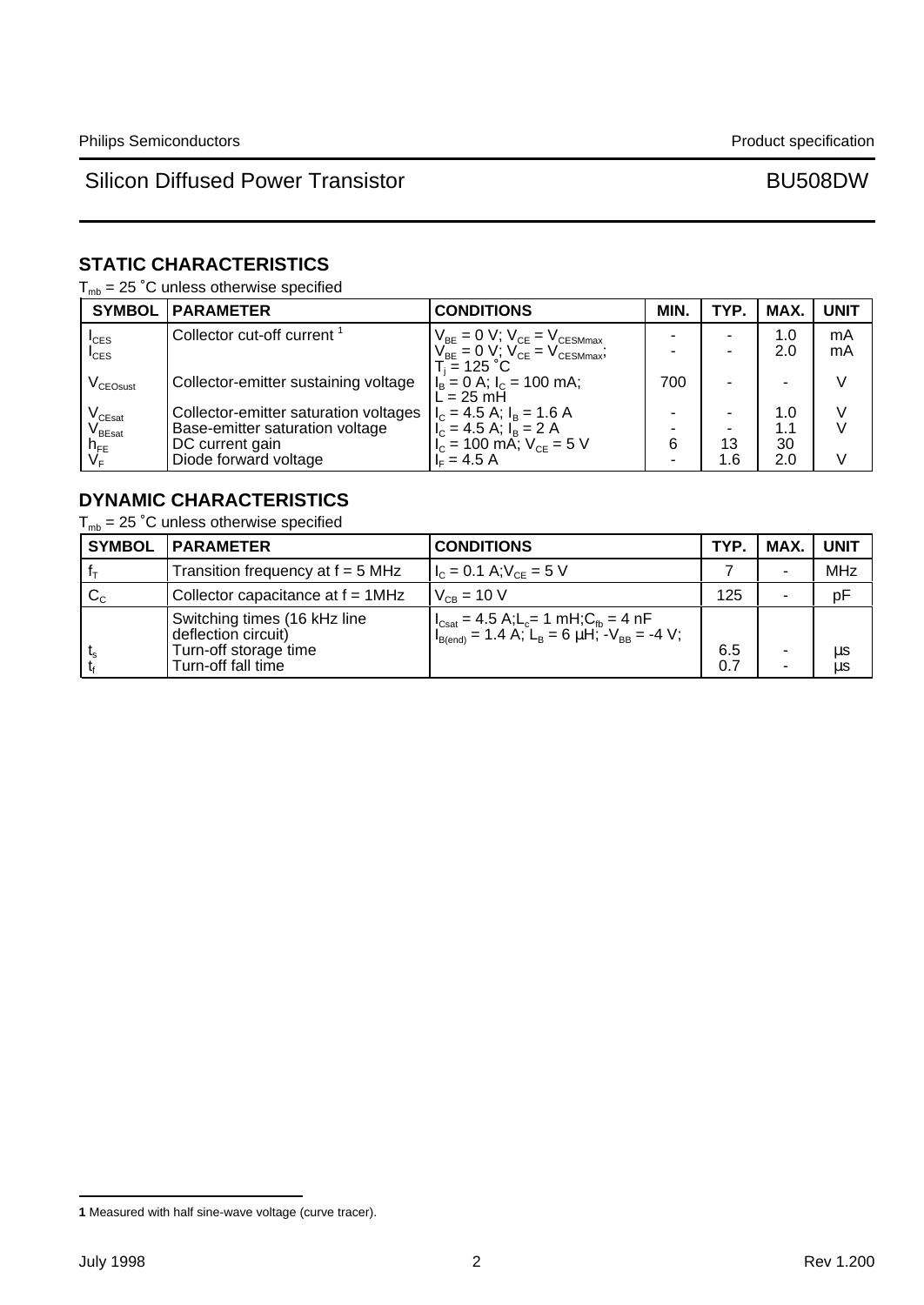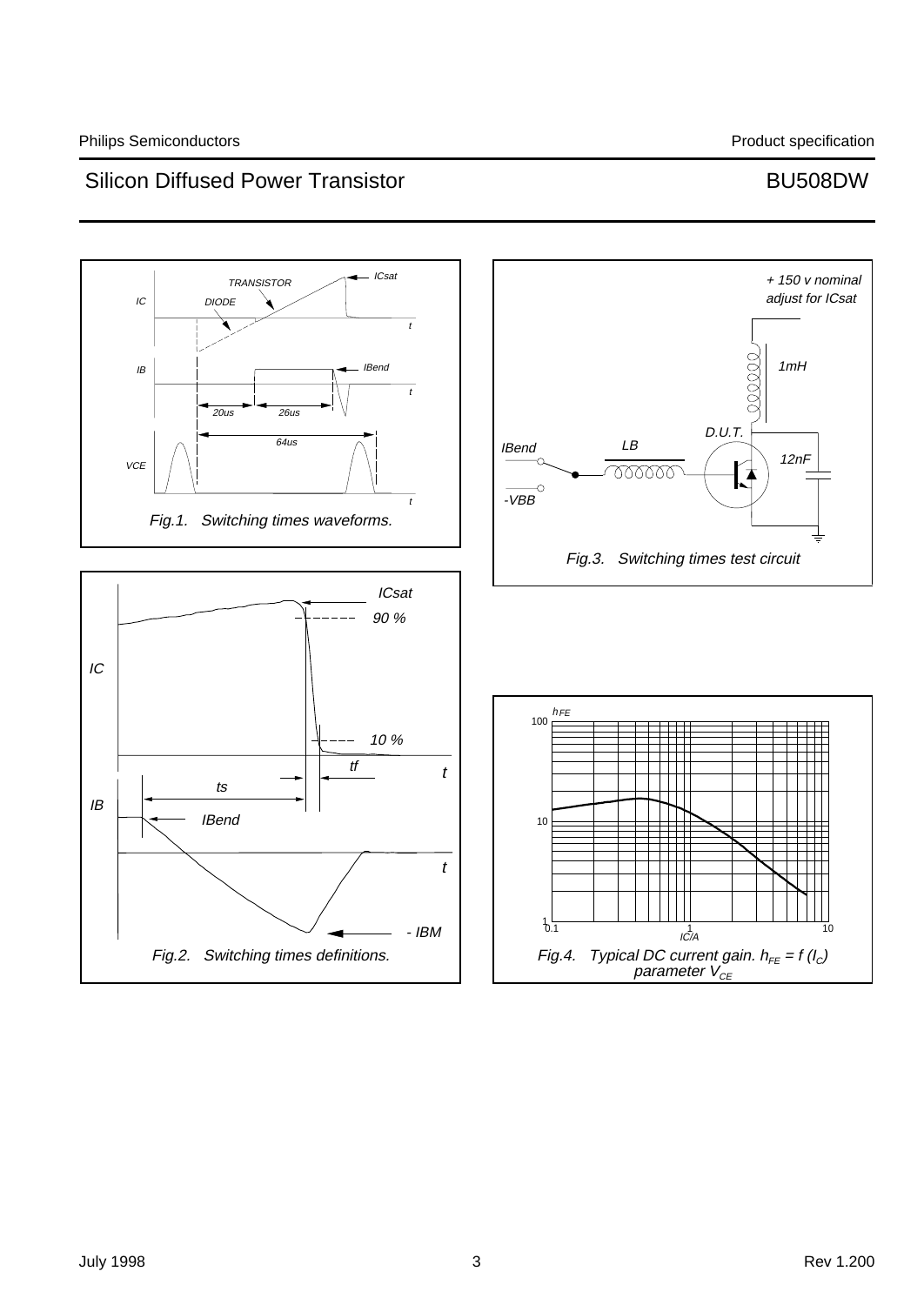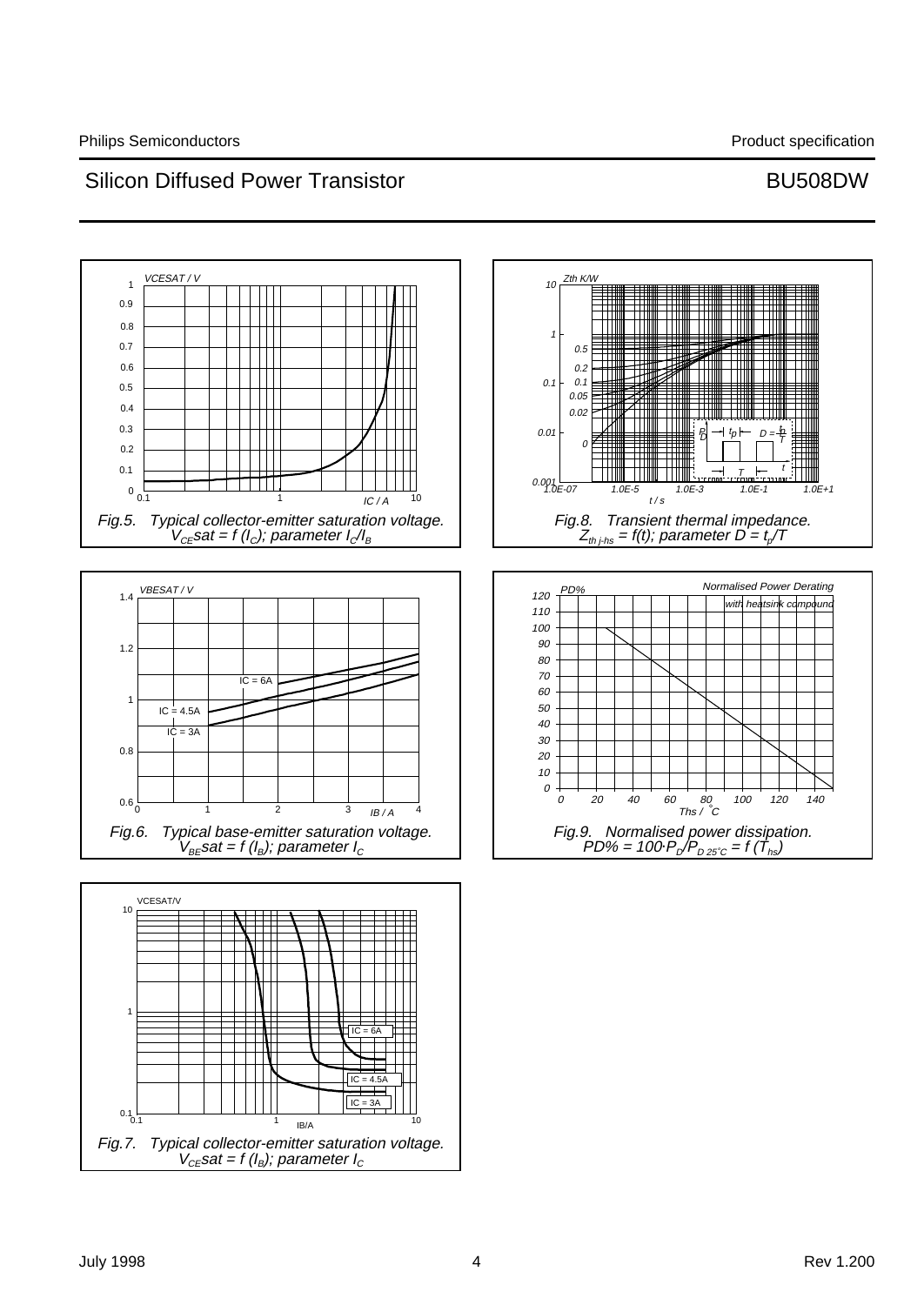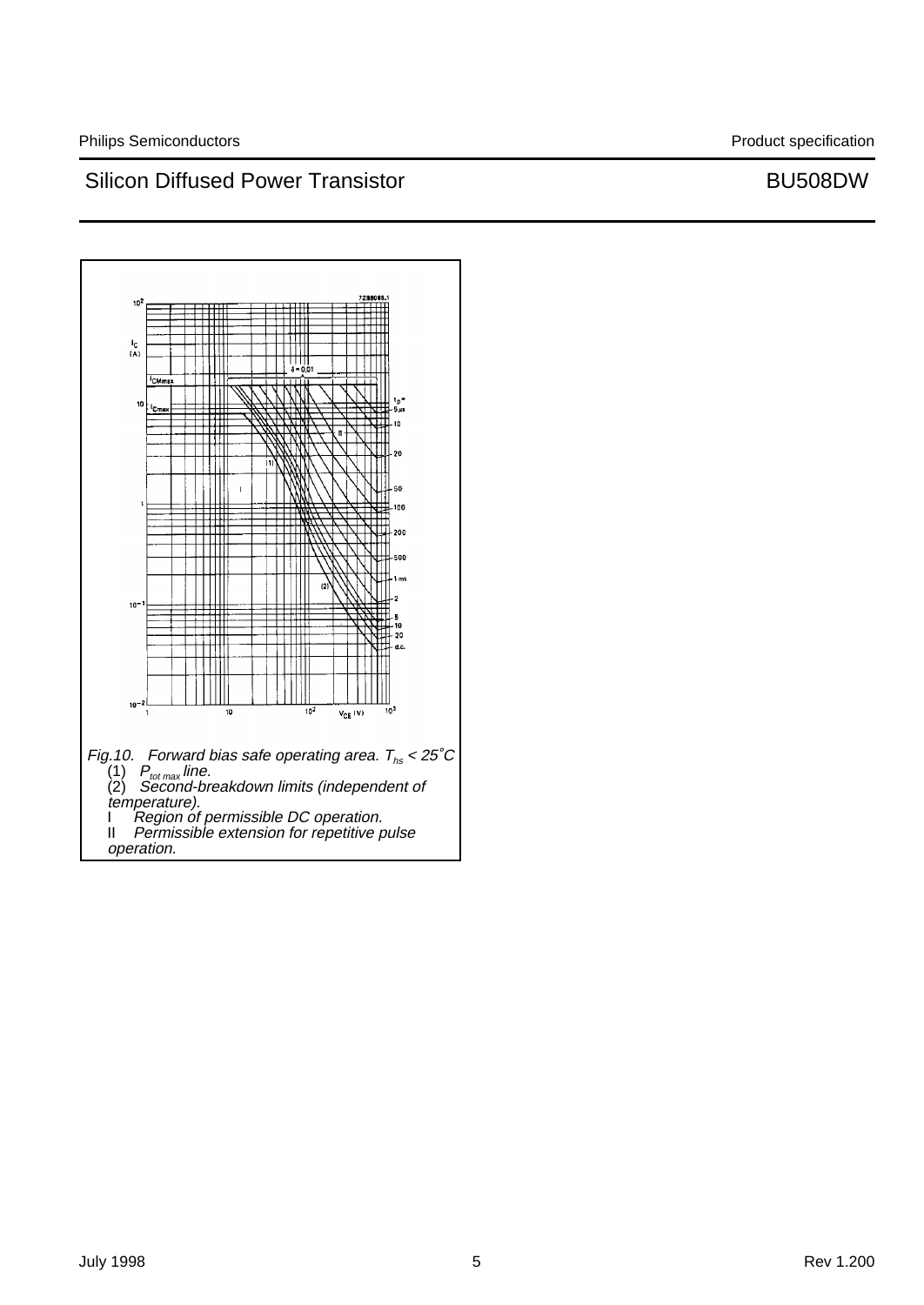## **MECHANICAL DATA**



### **Notes**

1. Refer to mounting instructions for SOT429 envelope.

2. Epoxy meets UL94 V0 at 1/8".